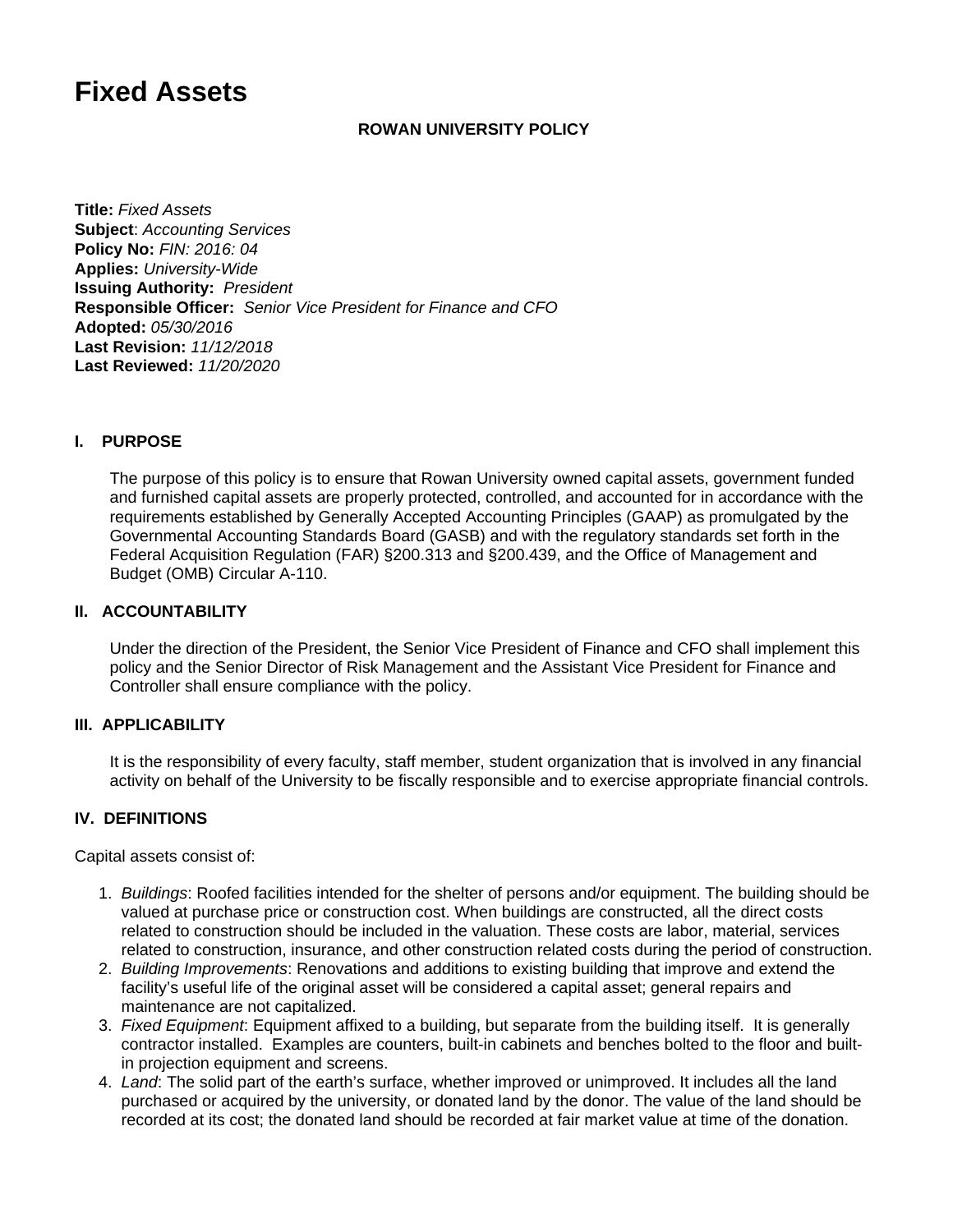- 5. Land Improvements: Additions and improvements that enhance the usefulness and increase the value of land, some examples are excavation, fill, grading, roads, walkways, lighting, signage, parking lots, water and sewer lines, and cabling.
- 6. Moveable Equipment: Items that are neither permanently affixed to nor part of a building, such as computers, furniture, refrigerators, freezers and vehicles. Some of the equipment comes with multiple components, all the components combine can be considered one item and recorded as one capital asset.
- 7. Software: Software is computer instruction or data. Software can be divided into two categories, systems software and applications software. System software is an operating system along with all other utilities to enable the computer to function. Application software is the programs we use to complete our work examples are Microsoft word, excel, and outlook etc.
- 8. Software system: Software system includes all hardware, software, and cabling associated with the installation of the system for the university.

# **V. REFERENCES**

- 1. Generally Accepted Accounting Principles (GAAP) as promulgated by the Governmental Accounting Standards Board (GASB) and,
- 2. [Office of Management and Budget \(OMB\) Circular A-110](https://www.whitehouse.gov/wp-content/uploads/2017/11/Circular-110.pdf)
- 3. [Regulatory standards set forth in the Federal Acquisition Regulation \(FAR\) §200.313](https://www.ecfr.gov/cgi-bin/text-idx?node=se2.1.200_1313&rgn=div8)
- 4. [Regulatory standards set forth in the Federal Acquisition Regulation \(FAR\) §200.439](https://www.ecfr.gov/cgi-bin/text-idx?SID=5921cc1590cbb94828b9e83f64c0d71e&mc=true&node=se2.1.200_1439&rgn=div8)

# **VII. POLICY**

- 1. Rowan University has a significant investment in fixed assets which are used to carry on the university's mission and objectives. Under the direction of the President, the Vice President of Finance and CFO ensures that Accounting Services maintains all records related to fixed assets. The Senior Director of Risk Management is responsible for maintaining adequate insurance on all property owned by the University or for which it controls. The Accounting Services department details the proper accounting for, and control of, University owned capital assets and Government funded and furnished capital assets.
- 2. All employees of Rowan University are responsible for protecting the institution's assets. It is the primary responsibility of every faculty and staff member who is involved in any financial activity on behalf of the University to be fiscally responsible and to exercise appropriate financial controls; the Department Head or Chair is responsible to make adequate procedures for the physical security in their care, this includes the proper care, maintenance, records, and safeguards to prevent damage, loss or theft of the fixed assets within their control.
- 3. Capital Assets
	- a. Capital assets are expenditures by the University that meet the following capitalization criteria.
		- i. The asset is non-expendable tangible property used in the University's operations.
		- ii. The asset is not intended for investment or sale in the ordinary course of business.
		- iii. The asset has an estimated useful life of two years or greater.
		- iv. The asset cost exceeds the capitalization threshold set forth below.
	- b. Capitalization Thresholds:
		- i.
		- ii. Building Improvements **\$50,000** and greater
		- iii. Land
		- iv. Land Improvements
		- v. Movable and fixed equipment \$5,000 and greater
		- vi. Software and Software Systems  $$50,000$  and greater
		- vii. Bulk Assets (Furniture, Computer Hardware Telephone Equipment) \$50,000 and greater
	- c. Capital equipment where the value of each item is over \$5,000 is purchased using the Banner Account Code 7645 - Equipment and Software over \$5,000. If additional smaller components are required for the operation of the asset, the smaller items are included in the aggregate cost of the asset. Additional, services including delivering and installing the item for operation are included in the total capitalized cost. Capital assets are recorded into the Banner Finance module. Bulk
- $$50,000$  and greater Capitalized regardless of cost \$50,000 and greater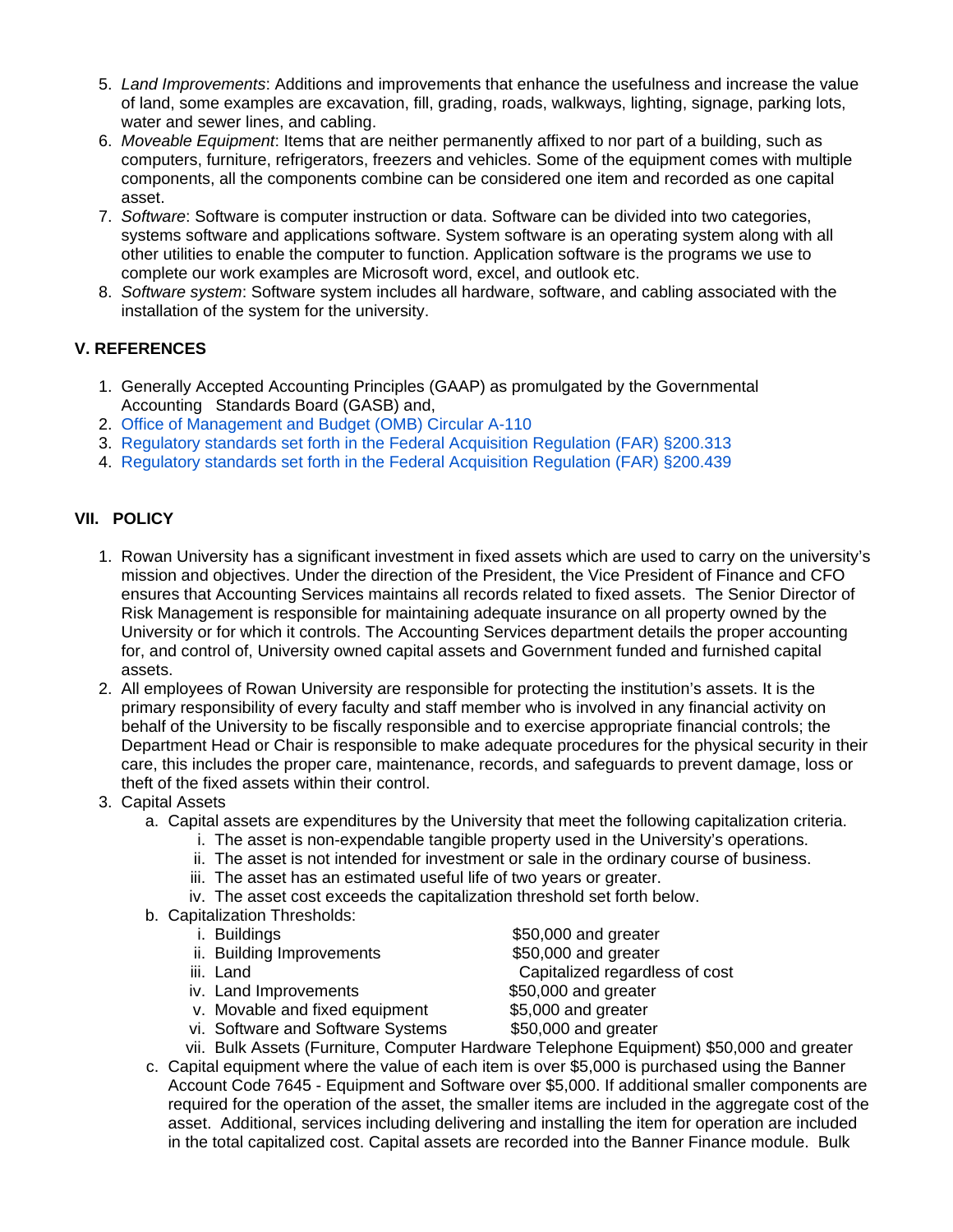asset purchases of similar items that have an aggregate value of \$50,000 or more are captured as a fixed asset regardless of the individual price of the item. For example, the University purchases 25 computers at \$2,000 each. The total purchase of \$50,000 will be considered a fixed asset purchase.

- 4. Noncapital Assets
	- a. Noncapital assets are items that do not meet the capitalization criteria and are expensed in the year purchased. However, if an individual item such as a component part or accessory is part of a fabricated project, it must be capitalized even if its cost falls below the capitalization threshold.
	- b. Equipment purchases for items with an individual cost less than \$5,000 should be purchased using Banner Account Code 7015 Equipment under \$5,000 and expensed. Software with a one year life should be purchased using Banner Account Code 7210 Licenses. Warranties are should be purchased using Banner Account Code 7228 Contracted services.

#### 5. Depreciation

- a. Depreciation of capital assets is dependent upon the estimated useful life of the asset. All new additions to the Banner Finance module shall be depreciated (except land and art). The following table represents the general asset life guidelines using the straight-line depreciation method, with a half year depreciation allocated in both the first and last years of the asset life and zero salvage value.
- b. Construction in Progress is not depreciated. Capital expenditures recorded as Construction in Progress are not entered into the fixed asset database until the construction or renovation is complete and asset is deemed placed into service. A determination is made as to the proper asset category and life.
- c. Fully depreciated assets remain in the Banner Finance module with their related accumulated depreciation for as long as the assets continue to be used in University operations. Bulk assets, once fully depreciated, are reviewed for removal from the general ledger.
- 6. Acquisition and Title
	- a. Equipment is acquired by the University through purchase, donation, capital lease or Government funding. The title to capital equipment vests with the University unless specifically stated otherwise in donation or award documentation. Copies of donor letters and/or grant contracts will be requested when needed to determine ownership.
- 7. Capital Equipment
	- a. An equipment purchase to be capitalized will be recorded in the Banner Finance module.
	- b. Periodically, Accounting Services executes a program to capture all University invoices with a value equal to or greater than the capitalization threshold (currently set at \$5,000). In order to determine whether an equipment expense captured by this program shall be capitalized in accordance with the stated policy, the invoice must be obtained and analyzed. If the description of the item or items purchased is not clear as listed on the invoice, the purchase order referenced in the program shall be located and analyzed.
	- c. Records of all capitalized assets shall maintained by the Accounting Services office.
	- d. Physical Security, Maintenance and Care The Custodian (Department Head or Principal Investigator) is required to make adequate provisions for the physical security of equipment in their care. Areas containing capital equipment should be kept locked after business hours or when not in use. Special precautionary measures should be taken for high value portable capital equipment.
		- i. The Custodian is responsible for exercising the necessary care to maintain the condition of the capital equipment so that the longest useful life is obtained. Written approval must be obtained from the appropriate Government agency prior to making any major repair or rehabilitation to Government furnished property.

# 8. Physical Inventory

- a. Accounting Services conducts a rotating physical inventory of capital assets to:
	- i. Verify the existence of equipment recorded in the Banner Finance module
	- ii. Verify location and condition
	- iii. Determine equipment disposals
	- iv. Identify obsolete assets on hand
	- v. Comply with Government inventory requirements
	- vi. Bulk assets are not individually tagged and are not included in the physical inventory process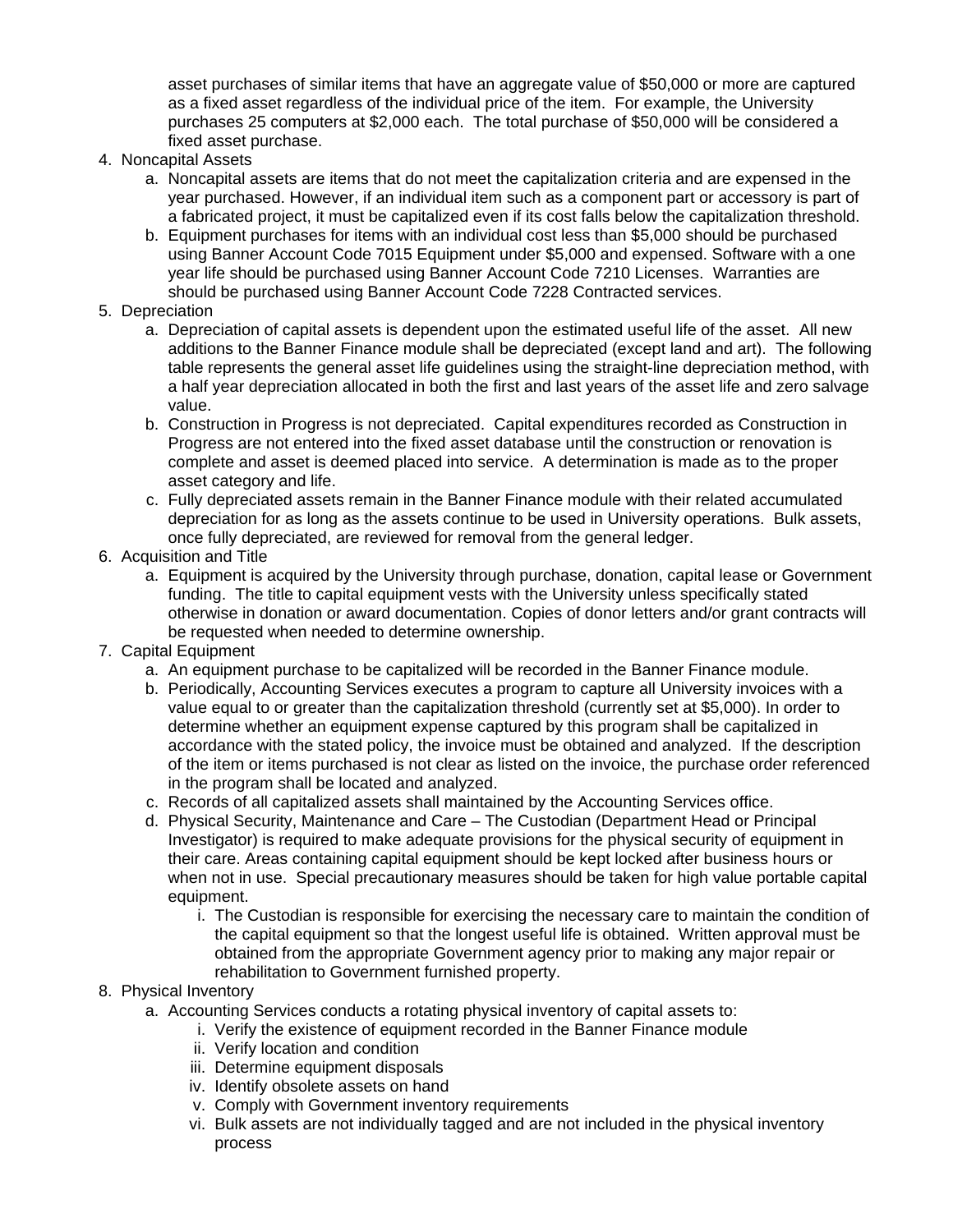#### 9. Financial Reporting

- a. The following reports are generated by the Accounting Services department based on the information contained in either the University's Banner Finance or Service Now modules:
	- i. Asset Listing for Equipment, Buildings, Land and Other Assets
	- ii. Construction in Progress
	- iii. Cost to Complete Capital Projects

# **VIII. ATTACHMENTS**

- 1. Attachment 1 Depreciation Schedule
- 2. Attachment 2 Acquisition and Title
- 3. Attachment 3 Physical Inventory of Capital Assets

## **ATTACHMENT 1**

#### **DEPRECIATION SCHEDULE**

The following table represents the general asset life guidelines using the straight-line depreciation method, with a half year depreciation allocated in both the first and last years of the asset life and zero salvage value.

| <b>Asset Type</b>                                 | <b>Years</b> | <b>Asset Type</b>                | <b>Years</b> |
|---------------------------------------------------|--------------|----------------------------------|--------------|
| Furniture, Computer, Telephone Equipment (bulk)   | $2 - 5$      | <b>Custodial Equipment</b>       | $5 - 10$     |
| <b>Computer Hardware</b>                          | $2 - 4$      | <b>Grounds Equipment</b>         | $5 - 10$     |
| <b>Telephone Equipment</b>                        | $2 - 4$      | <b>Musical Instruments</b>       | 10           |
|                                                   |              | <b>Firefighting Equipment</b>    | 10           |
| <b>Engineering, Scientific Equipment</b>          | $5 - 10$     | <b>Police Special Equipment</b>  | 10           |
| <b>Medical Equipment</b>                          | $5 - 10$     | <b>Traffic Control Equipment</b> | 10           |
| Radio, Communications Equipment                   | $5 - 10$     | Software - Large Systems         | 10           |
| Recreational/Athletic Equipment                   | $5 - 10$     | Software                         | 3            |
| Automobiles/Light Trucks                          | 5            | <b>Buses</b>                     | $8 - 10$     |
| Kitchen Equipment                                 | $5 - 10$     | Heating, Air Conditioning        | 10           |
| <b>Outdoor Equipment</b>                          | $5 - 10$     |                                  |              |
| <b>Life for New Construction And Improvements</b> | Years        |                                  |              |
| <b>Building Improvements</b>                      | 20           |                                  |              |
| Land Improvements                                 | 20           |                                  |              |
| <b>New Construction</b>                           | 40           |                                  |              |
|                                                   |              |                                  |              |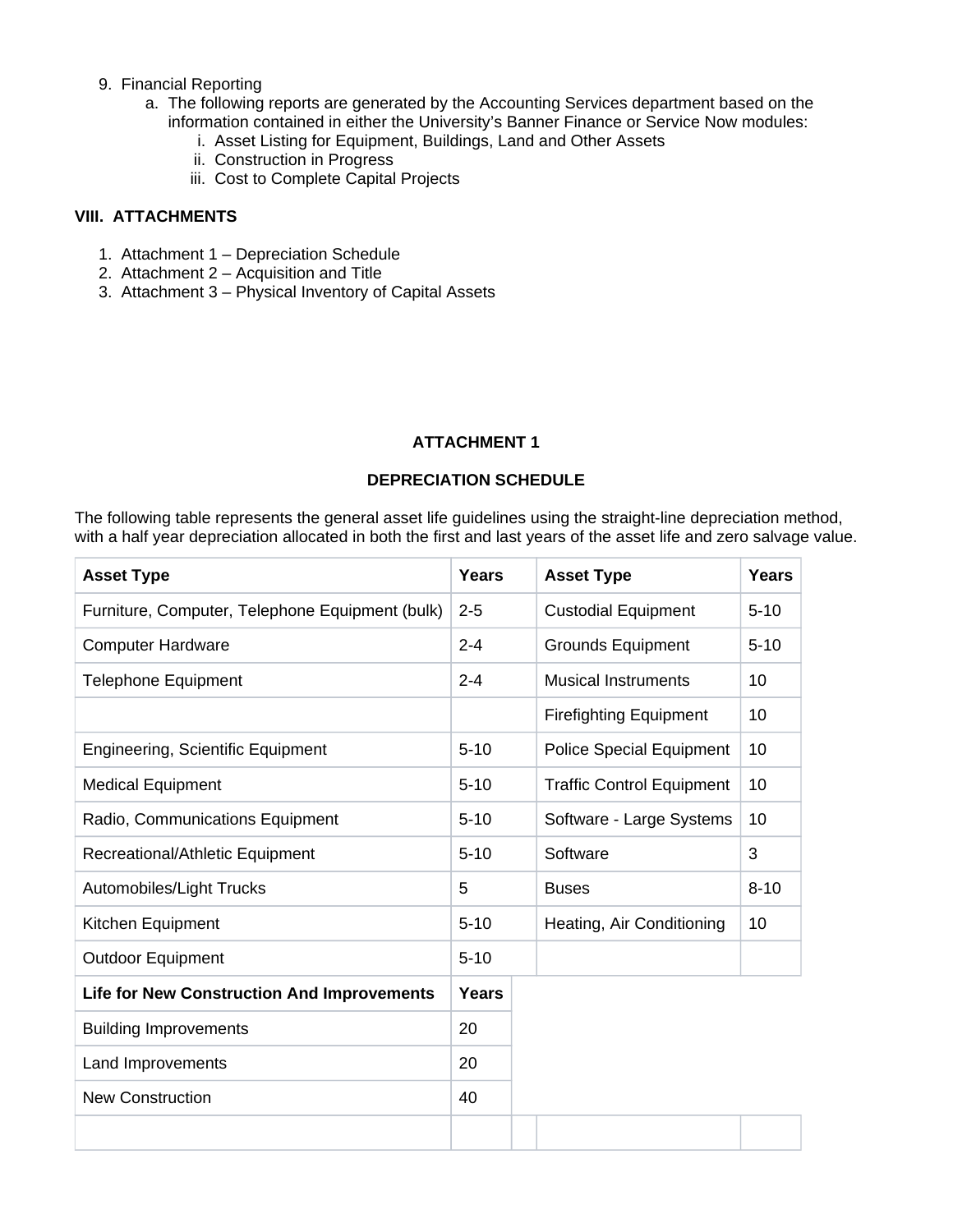# **ATTACHMENT 2**

## **ACQUISITION AND TITLE**

Equipment is acquired by the University through purchase, donation, capital lease or Government funding. The title to capital equipment vests with the University unless specifically stated otherwise in donation or award documentation.

Copies of donor letters and/or grant contracts will be requested when needed to determine ownership.

- 1. Direct Purchase: The majority of University capital equipment is acquired through direct purchase using the same procurement policies and procedures as those for any other product.
- 2. Donation: The Advancement Office will inform Accounting Services of any equipment gifts with an estimated fair market value that meets or exceeds the University's capitalization thresholds. Any donation over \$5,000 is required to be supported by an appraisal.
- 3. Capital Lease: The Department of Contracting and Procurement must provide Accounting Services with copies of all lease agreements. Accounting Services will determine if it is a capital lease if it meets at least one of the following criteria.
	- a. Ownership transfers to the University at the end of the lease.
	- b. It contains a bargain purchase option.
	- c. The period is at least 75% of its useful life.
	- d. The present value of the lease payments is at least 90% of fair market value.
- 4. Government Funded or Furnished Capital Equipment
	- a. Government Funded: Unless otherwise specified in the sponsored award agreement, title to capital equipment purchased or fabricated with Government funds will vest with the University. In special situations the sponsored award agreement may require that title to such capital equipment pass directly to the Government. In these cases, the University is prohibited from capitalizing the asset and recognizing the depreciation expenses. However, if the asset must be tracked, the asset is tagged, labelled and entered into the fixed asset inventory.
	- b. Government Furnished Capital Equipment: Sponsored activity may result in the University obtaining use and/or ownership of capital equipment outside the procurement process. If title passes to the University, the items must be valued by methods similar to those described in the Donation section above. If title does not pass to the University, the University is prohibited from capitalizing the asset and recognizing depreciation expense. The asset will be tagged, labeled and entered into the fixed asset inventory for tracking and control purposes. In either case, the PI is responsible for notifying the Accounting Department.
- 5. Loaned Capital Equipment: Capital equipment on loan to the University from an external organization must have prior written approval of the receiving department head/chair or his/her designee. Assets on loan to the University cannot be further loaned to an external organization or individual without the written approval of the title holder. All equipment on loan to the University must be reported to Accounting by the PI using the Equipment Disposal / Adjustment Form. Such assets will be entered into the fixed asset inventory for tracking and control purposes. When capital equipment is returned, the PI must inform Accounting using the Equipment Disposal / Adjustment Form.

# **ATTACHMENT 3**

# **PHYSICAL INVENTORY OF CAPITAL ASSETS**